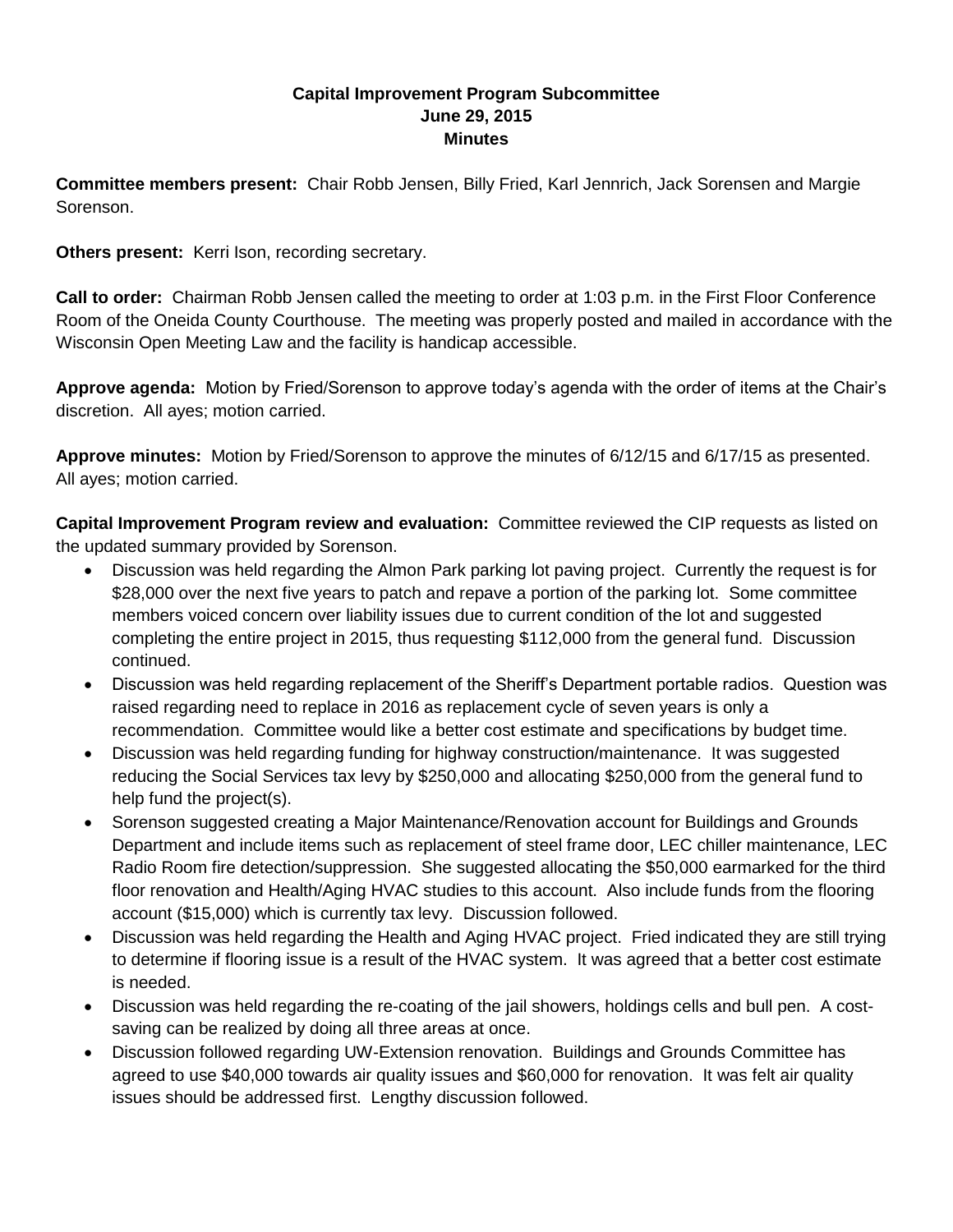- Discussion was held regarding installation of eye wash facilities and a bathroom in the LEC garage. Employee safety, liability and security are concerns with current conditions.
- Discussion was held regarding the expansion of the Social Services waiting area. Square footage is available, using former Family Court hearing room. Currently the counter is not ADA accessible and the project fits into future security plans.
- Discussion was held regarding expansion of the County Clerk's office into the former Veteran's Service Office. Issues discussed include future security plans, ADA compliance, privacy for marriage licenses, etc. Lengthy discussion followed.
- Discussion followed regarding ITS projects. An updated, prioritized list of ITS projects was provided. It was noted the incoming ITS Director may make changes to priorities, but it won't happen quickly.

Sorensen was excused at 2:37 p.m.

The project summary was reviewed and the Subcommittee made recommendations for funding in 2016. Original requests were reviewed in detail; some projects were postponed to 2017 and beyond.

| <b>PROJECT</b>                 | <b>2016 ALLOCATION</b> | <b>COMMENTS</b>                                |
|--------------------------------|------------------------|------------------------------------------------|
| Almon Park - shelters          | 6,000                  | 2016 & 2017                                    |
| Almon Park – parking lot       | 28,000                 | 2015-2019                                      |
| <b>Tablets for Supervisors</b> | 3,495                  | 14,255 allocated (2015) to carry forward       |
| CH replace steel door frames   | 10,120                 | Major maint/minor renov acct (B&G)*            |
| <b>LEC Chiller Maintenance</b> | 10,000                 | Major maint/minor renov acct (B&G)*            |
| County Clerk expansion         | 16,000                 | Major maint/minor renov acct (B&G)*            |
| H&A flooring repair            | 25,000                 | Flooring acct (B&G) - Committee                |
|                                |                        | recommends continuation of the continuing      |
|                                |                        | appropriation account.                         |
|                                |                        | *50,000 in 2015 budget for H&A HVAC study      |
|                                |                        | and CH 3 <sup>rd</sup> floor renovation study. |
|                                |                        | Recommendation to place in continuing          |
|                                |                        | appropriation account for                      |
|                                |                        | Maintenance/Renovation Projects.               |

## **TAX LEVY**

## **GENERAL FUND**

| <b>PROJECT</b>                  | <b>2016 ALLOCATION</b> | <b>COMMENTS</b> |
|---------------------------------|------------------------|-----------------|
| <b>Email Archival Appliance</b> | 12,548                 |                 |
| Folder/stuffer/sealer machine   | 12,316                 |                 |
| <b>Instant Recovery Server</b>  | 23,924                 |                 |
| SD Microsoft App Server         | 23,924                 |                 |
| Netmotion Software Upgrade      | 12,000                 |                 |
| CH Microsoft App Server         | 23,924                 |                 |
| Redundant Core Data Switch      | 23,331                 |                 |
| Mobile computers-squad cars     | 14,330                 | 2016-2018       |
| <b>SAN Data Repository</b>      | 20,000                 |                 |
| Wireless Access points - CH     | 14,000                 |                 |